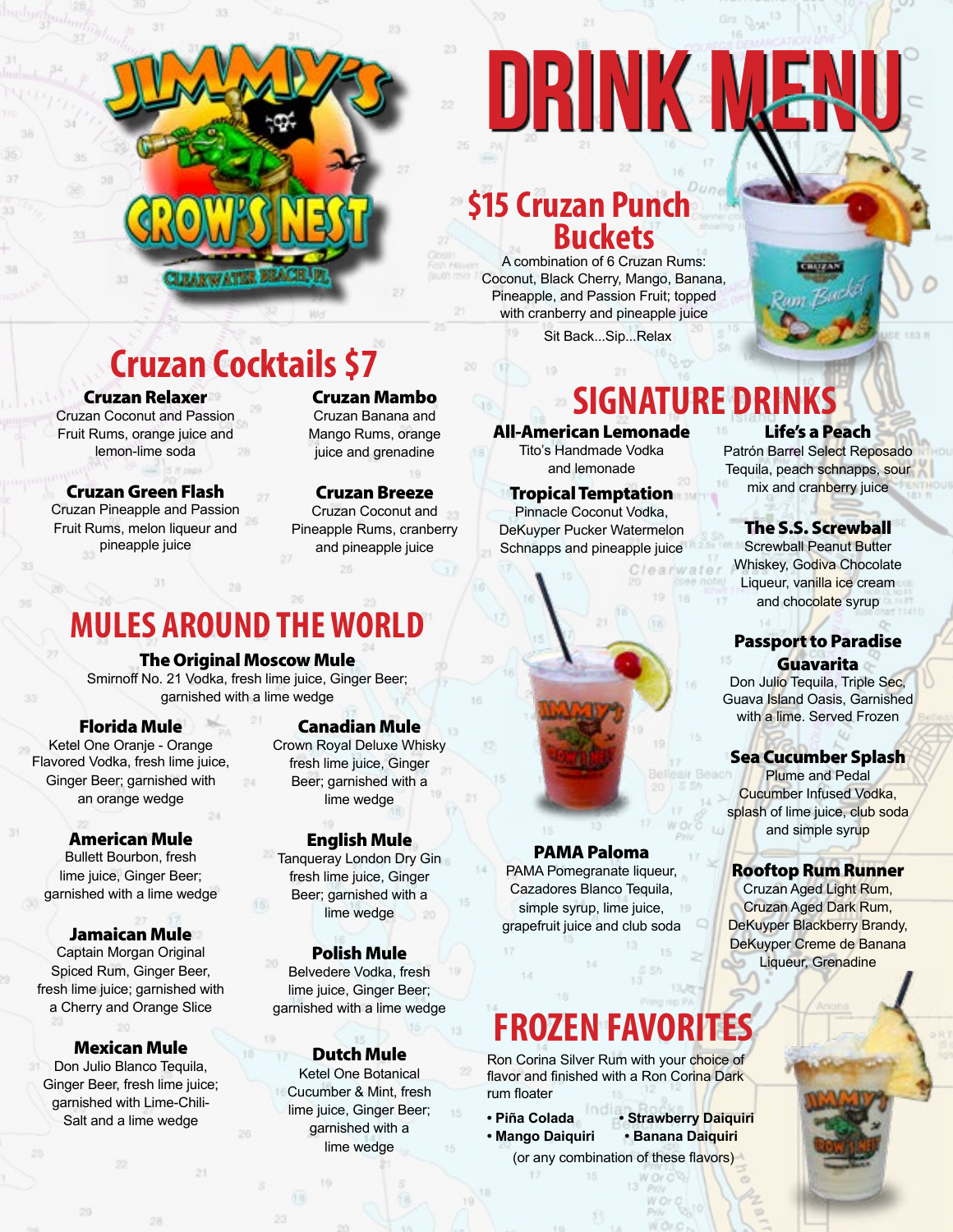# **WINES**

| Whites                                     | Glass | Bottle |
|--------------------------------------------|-------|--------|
| $\mathbf{D}$ aaá Kandall Lagkaan Vintuaria |       |        |

| Rosé, Kendall-Jackson Vintner's    |    |             |      |
|------------------------------------|----|-------------|------|
| Reserve, California                |    | $$8.5$ \$35 |      |
| Moscato, Cavit, Italy<br>27        |    | \$7.5       | \$30 |
| Pinot Grigio, Benvolio, Italy      |    | \$8.5 \$35  |      |
| Sauvignon Blanc, Kim Crawford,     |    |             |      |
| <b>New Zealand</b>                 | 25 | \$9.5 \$41  |      |
| Riesling, Chateau Ste. Michelle,   |    |             |      |
| Washington                         |    | \$8         | \$32 |
| Chardonnay, CK Mondavi, California |    | \$8         | \$35 |
|                                    |    |             |      |

### Reds

| \$9          | \$36 |                          |
|--------------|------|--------------------------|
|              |      |                          |
| $$8^{\circ}$ | \$32 |                          |
|              |      |                          |
|              |      | \$8.5 \$35<br>\$8.5 \$35 |

### Champagne & Sparkling

| Prosecco, Ruffino, Veneto, Italy (split)<br>\$9.5 |      |
|---------------------------------------------------|------|
| Brut Classic, Chandon, Napa Valley (split) \$9.5  |      |
| Brut, Moet & Chandon Impérial, France             | \$65 |
| <b>Brut Reserve, Nicolas Feuillatte, France</b>   | \$55 |

### **House**

Pinot Grigio • Chardonnay Merlot • Cabernet Sauvignon \$6.50 a glass

# **BEERS Drink MENU**

Angry Orchard Blue Moon Budweiser Bud Light Coors Light **Corona** Corona Light Founders All Day IPA **Guinness** Heineken Kona Longboard **Landshark** Michelob Ultra Miller Lite Modelo Especial O'Doul's **Shocktop** Stella Artois Yuengling Lager

# **Local Brews**

**(ask about our current selections)**

3 Daughters Brewing Co. - Saint Peteburg Big Storm Brewing Co. - Clearwater Cigar City Brewing Co.- Tampa Tampa Bay Brewing Co.- Tampa Leinenkugel's - Wisconsin

### **SELTZERS** High Noon

Peach, Watermelon, Pineapple, Black Cherry, **Grapefruit** 

White Claw Raspberry, Mango, Black Cherry, Lime

> **OHZA Mango Mimosa** Classic Peach Bellini

Per our policy, a credit card is required to open all tabs. A 20% service charge will be added to any unsigned tabs. 20% gratuity will also be added to parties of 8 or more.